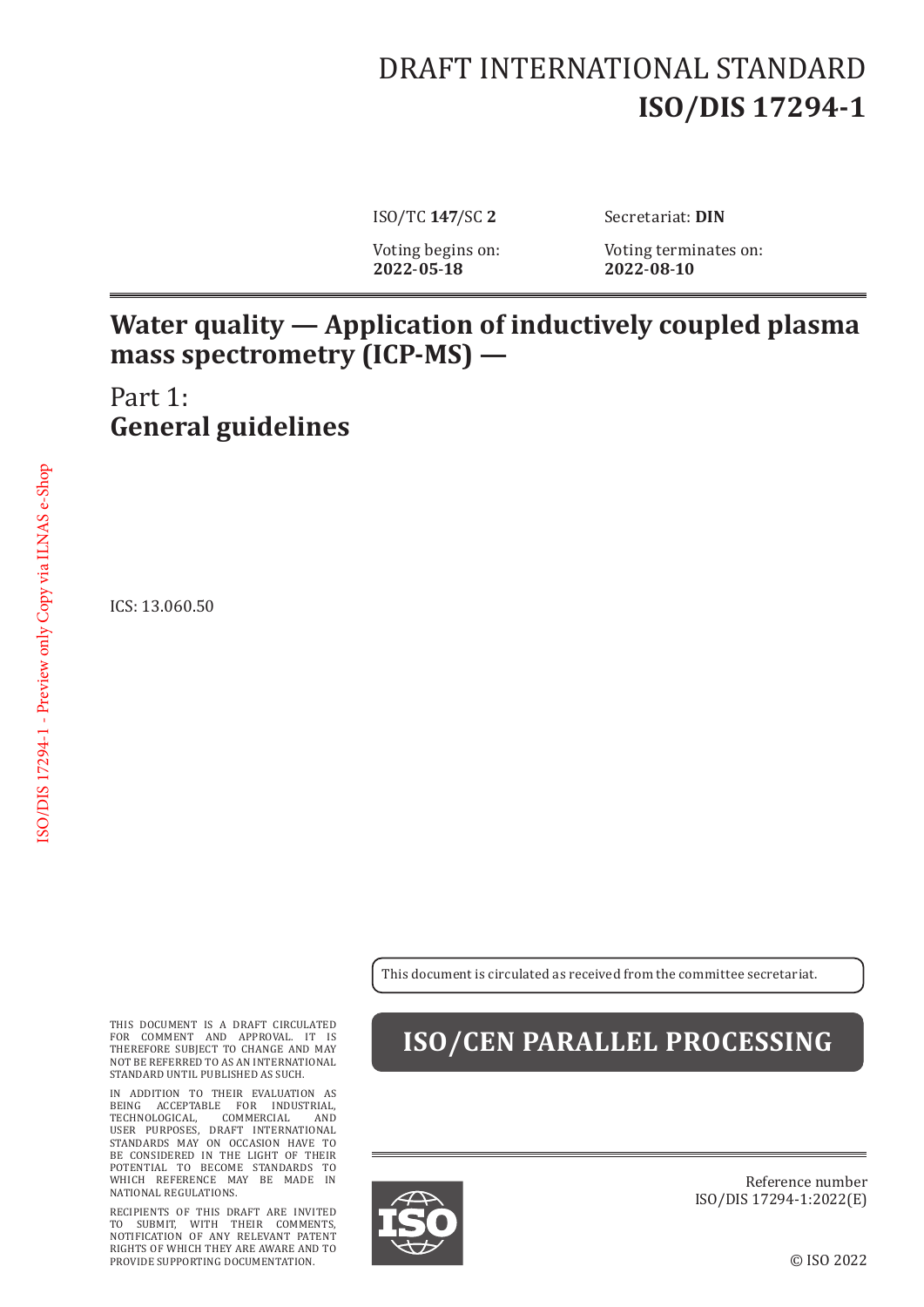

#### **COPYRIGHT PROTECTED DOCUMENT**

© ISO 2022

All rights reserved. Unless otherwise specified, or required in the context of its implementation, no part of this publication may be reproduced or utilized otherwise in any form or by any means, electronic or mechanical, including photocopying, or posting on the internet or an intranet, without prior written permission. Permission can be requested from either ISO at the address below or ISO's member body in the country of the requester.

ISO copyright office CP 401 • Ch. de Blandonnet 8 CH-1214 Vernier, Geneva Phone: +41 22 749 01 11 Email: copyright@iso.org Website: [www.iso.org](https://www.iso.org)

Published in Switzerland